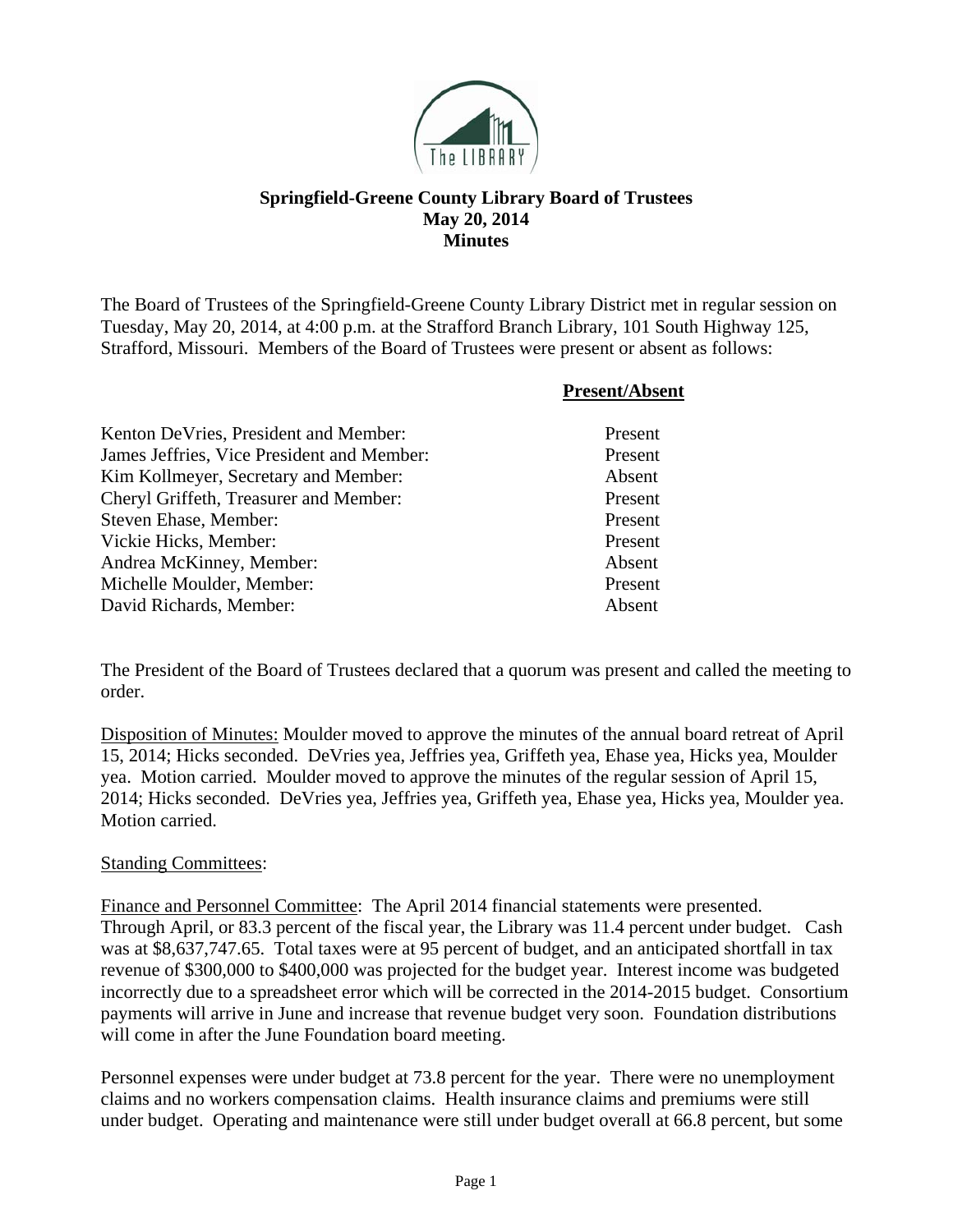bigger projects will decrease that surplus. Charges and Services were at 68.2 percent and will also have some expenses soon for the Library Center canopy and restroom renovation projects.

Cooper presented the preliminary budget for 2014-2015. Revenue projections were based on 2013- 2014 YTD actual, plus a forecasted May and June, plus 2.5 percent expected growth. State aid revenue was projected to be flat at \$137,587, but a total appropriation of \$980,000 by the State of Missouri in Arts and Entertainer money will be distributed on a per capita basis, and the Library could receive as much as \$3,000. Grants include the Library Services and Technology Act grant for *Over There: Missouri and the Great War* digitization for \$108,678; Summer Reading to Go grants; and Racing to Read literacy grants for summer reading programs. Test proctoring income was estimated to be \$5,000, and Passport Acceptance Center income was forecasted to be \$25,000.

For expenses, the preliminary budget included a step increase for employees still on a salary track, and a 2 percent raise for those at the end of a track. Beginning librarian salaries were budgeted to increase to \$34,000, with a shallower first step increase to mitigate the budgetary impact. A currently grant-funded position in Youth Services was budgeted to be picked up by the Library; two part-time employees were budgeted to move to full time; and one new part-time and one new temporary part-time position were included in the proposed personnel budget. Heath insurance was budgeted to increase by 15 percent, and the Library Materials budget was calculated at 20 percent of operating, the second year to reach the collection budgetary goal. A contingency fund of \$50,000 was included as well as some major expenditures for refurbishing the Midtown-Carnegie Branch. The HVAC at the Library Center was budgeted to be done incrementally, beginning with replacement of two units in the 2014-2015 budget year. The calculated total funds available was \$20,019,522.

Buildings and Grounds Committee: The Park Central Branch CPTED (crime prevention through environmental design) renovation has completed the first phase. The Library Center women's restroom renovation is completed. There was wind damage to the Library Center sign, and this repair is complete. The Library Center will have surge protection installed for the HVAC system. The extra parking area next to the Midtown Carnegie Branch has been sold. The Friends of the Library trailer has been relocated, and the Library will be providing a new ramp.

Programs-Services-Technology Committee: The May meeting was cancelled; an abbreviated presentation was made later in the meeting.

## Report of the Director:

- The Friends of the Library earned gross sales of \$129,309.60 at their spring book sale.
- The Library was awarded a Library Services and Technology Act grant for \$73,974 to continue the *Over There: Missouri and the Great War* project in addition to an LSTA grant of \$34,704 for creation of an interactive web site for the project.
- The Library was awarded a Library Services and Technology Act grant for \$6,630 for a Spotlight on Literacy grant called *Breaking the Code with Raspberry Pi* for hands-on technology programming for teens.
- *Racing to Read All Summer Long!* will be funded by a Library Services and Technology Act grant of \$17,215 and feature early literacy programming.
- Library Center Youth Services Manager Sarah Bean Thompson has been elected to the Caldecott Committee for selecting the winner of the prize in children's literature.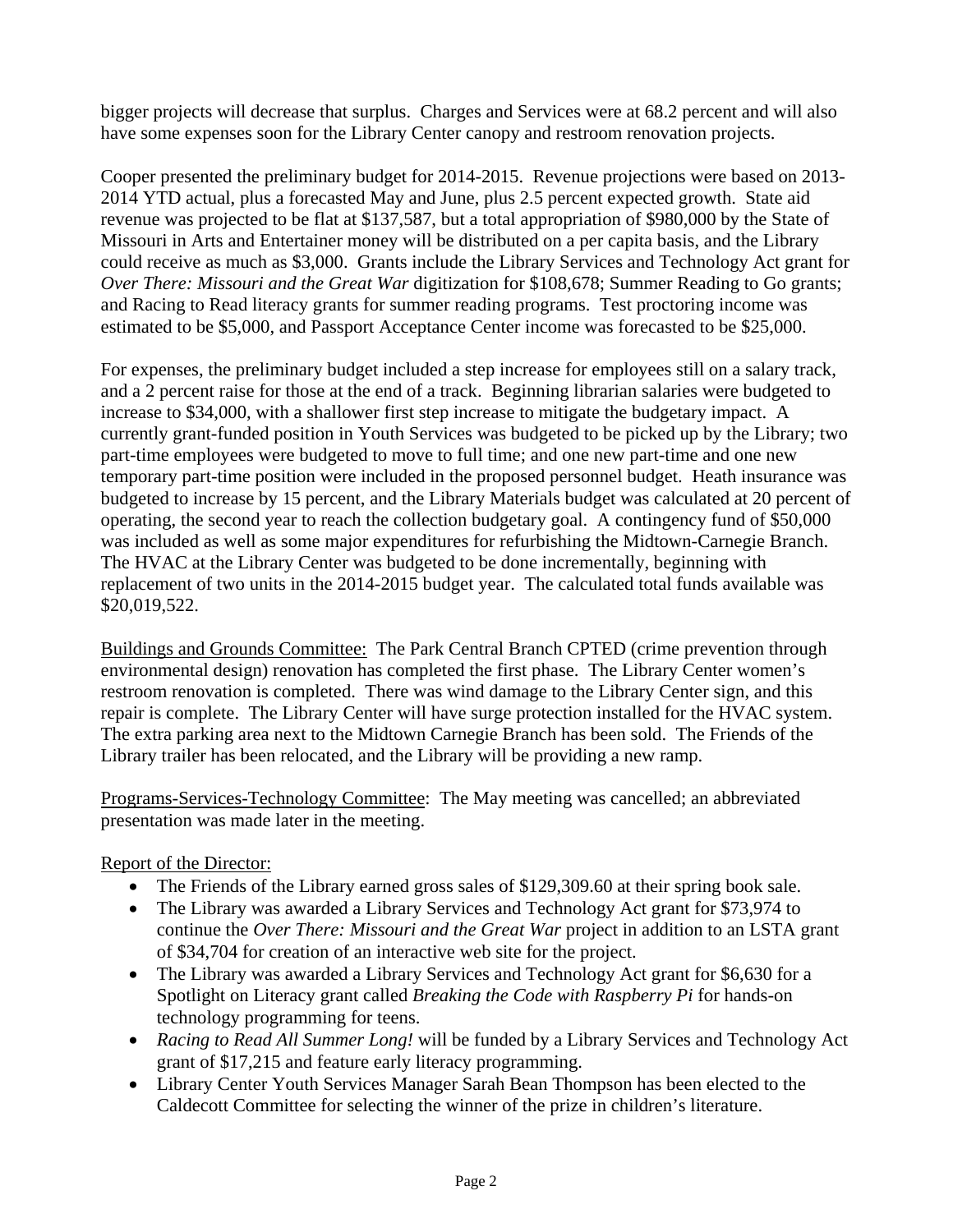- Storytime toddler t-shirts and infant snapsuits are available for sale through the Between Friends Gift Shop, online, and from order forms available at all branches. The shirts were designed by Community Relations Graphic Designer Charli Barnes.
- Electronic Resources Librarian Renee Brumett will lead a Self-Service Task Force to study self-service options that the Library might offer to the public and to investigate ways to increase usage of self-checkout stations by patrons. The task force includes Jim Schmidt, David Patillo, Lisa Sampley, Katie Hopkins, Grace Bentley, Whitney Austin, and Leanne Burgess.
- The contract for the Health Library at Jordan Valley Community Health Center comes to an end on June 30 and will not be renewed.
- The Library will become a Passport Acceptance Center on June 9, 2014.

Foundation Update: The Brentwood Capital Campaign is at \$1,239,894.66 in contributions and pledges, including the Friends of the Library pledge of \$300,000 and an O'Reilly Family Foundation pledge of \$100,000. A grant application has been submitted to the Musgrave Foundation, but they are not funding brick-and-mortar requests this year. A concept paper has been submitted to the Darr Family Foundation, and it was selected for submission of a formal grant request. No decision has been made on it. The NAP tax credit application has been postponed, with the next deadline coming on October 1, 2014. Community Relations Copywriter Sarah Rosendahl noticed that there were entities being given Hotel-Motel tax money that were surprising, and suggested the Library apply for some of those funds; Richardson is looking into the possibility. Personal donation solicitations are being lined up. Former board member Doug Nickel informed the Foundation that one of his clients included the Library in his planned giving with a \$150,000 gift upon his death.

Board Education: Fair Grove and Strafford Branch Manager Whitney Austin presented a profile of the Fair Grove Branch Library. With a population of 1,393, Fair Grove uses and appreciates the Library. It was a Bookmobile stop for over twenty years. The building that houses the Library also includes the City Hall and police department. It shares lobby, community room, bathrooms and staff break room with the other building occupants. Traffic is heavy for the square footage it occupies.

Miscellaneous: The board discussed potential new board members to replace those whose terms expire (Hicks and Griffeth). The board agreed to a nominating committee consisting of Moulder, Jeffries, and Ehase.

Cooper presented the name Marita Thomas as a potential candidate for the Public Building Corporation board of directors. Hicks moved that Thomas be asked to serve on the PBC board; Moulder seconded. DeVries yea, Jeffries yea, Griffeth yea, Ehase yea, Hicks yea, Moulder yea. Motion carried.

The closed session that had been posted was tabled.

Cooper informed the board that the closing on the parking lot parcel next to the Midtown Carnegie Branch would be Friday May 23, 2014 at 2:00 p.m. at the offices of Hogan Land Title.